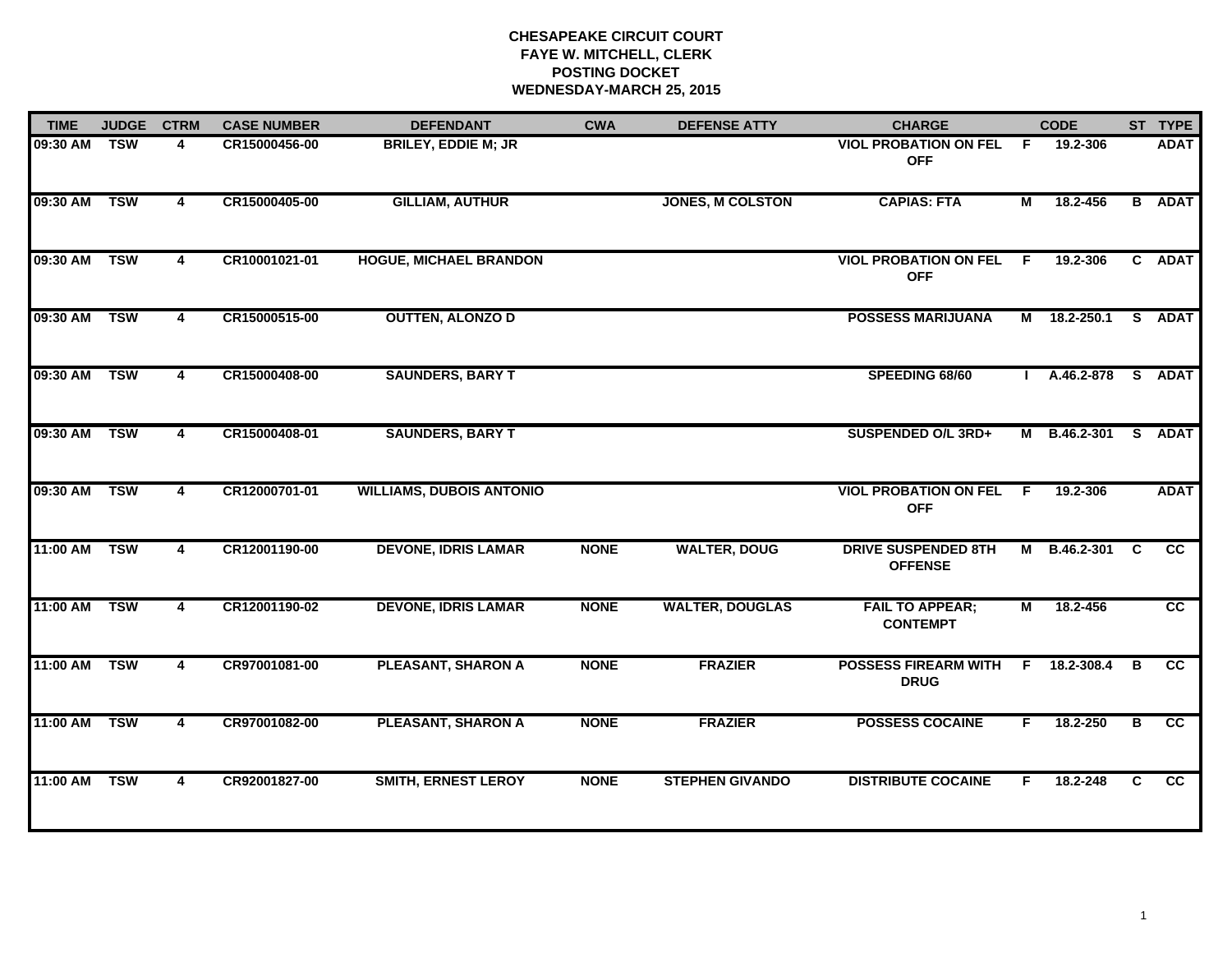| Hearing<br><b>Time</b> | Judge      | Court<br>Room  | Case #        | <b>Plaintiff</b>                        | <b>Defendant</b>                   | <b>Plaintiff Attorney</b> | <b>Defendant Attorney</b> | <b>Motion</b>        | <b>Duration</b> |
|------------------------|------------|----------------|---------------|-----------------------------------------|------------------------------------|---------------------------|---------------------------|----------------------|-----------------|
| 09:00 AM               | <b>JWB</b> | $\overline{1}$ | CL07002493-03 | <b>BIZUB, WARREN W</b>                  | <b>BIZUB, SHARON M</b>             | MULFORD, ANTHONY S        |                           | <b>Present Order</b> | 30 Min.         |
| 09:00 AM               | <b>JWB</b> | $\overline{1}$ | CL09000687-01 | WYRICK, SUSAN M                         | <b>WYRICK, STPHEN E</b>            |                           | <b>WOOTEN, KRISTI</b>     | <b>Show Cause</b>    | 1 Hour          |
| 09:00 AM               | <b>JWB</b> | $\overline{1}$ | CL13002743-00 | ROYSTER, ERIN STEPHENS                  | ROYSTER, ANDREW WENDELL            | WOOTEN, KRISTI            | SMITH, MARK               | Motion to Quash      | 30 Min.         |
| 09:00 AM               | <b>JWB</b> | $\overline{1}$ | CL13002743-00 | ROYSTER, ERIN STEPHENS                  | ROYSTER, ANDREW WENDELL            | WOOTEN, KRISTI            | SMITH, MARK               | Motion to Compel     | 15 Min.         |
| 09:00 AM               | <b>JWB</b> | $\overline{1}$ | CL14000364-00 | CROLEY, ALBA                            | CROLEY, STEPHEN                    | PETERSON, JENNIFER E      | MORRISON, W WARE          | Show Cause           | 30 Min.         |
| 09:00 AM               | <b>JWB</b> | $\overline{1}$ | CL14000364-00 | CROLEY, ALBA                            | CROLEY, STEPHEN                    | PETERSON, JENNIFER E      | MORRISON, W WARE          | Pendente Lite        | 30 Min.         |
| 09:00 AM               | <b>JWB</b> | $\overline{1}$ | CL14000529-00 | COLLINS, ROSA M                         | COLLINS, LARONE                    | MAIDEN, BESIANNE TAVSS    |                           | Pendente Lite        | 1 Hour          |
| 09:00 AM               | <b>JWB</b> | $\overline{1}$ | CL14001390-00 | CAN CAPITAL MERCHANT<br><b>SERVICES</b> | *LASER PAIN THERAPY INC            | KOCH, ROSEMARY            |                           | Motion (Other)       | 15 Min.         |
| 09:00 AM               | <b>JWB</b> | $\overline{1}$ | CL14001569-00 | <b>HMT INC</b>                          | ALLIED TERMINALS INC               | DUNNING, M KATHERINE      | SUMP, DAVID H             | Demurrer             | 1 Hour          |
| 09:00 AM               | <b>JWB</b> | $\overline{1}$ | CL14001775-00 | MITCHELL, JAMES R                       | <b>WARREN &amp; ASSOCIATES PLC</b> |                           | COSTON, JOHN              | Demurrer             | N/A             |
| 09:00 AM               | <b>JWB</b> | $\overline{1}$ | CL14001775-00 | MITCHELL, JAMES R                       | <b>WARREN &amp; ASSOCIATES PLC</b> |                           | COSTON, JOHN              | Plea in Bar          | N/A             |
| 09:00 AM JWB           |            | $\overline{1}$ | CL15000132-00 | *ASTURIAN GROUP, INC                    | *THE GOVCON GROUP LLC              | REAVES, J BRADLEY         | BAXTER, J ANDREW          | Demurrer             | 1 Hour          |
| 09:00 AM               | EPG        | 3              | CL09001935-00 | RISSER, PATTY SUE                       | RISSER, JAMES ALEXANDER            | HOFHEIMER, CHARLES R      | SMITH, MARK S             | Motion (Other)       | 45 Min.         |
| 09:00 AM               | EPG        | 3              | CL12002936-00 | DOSWELL, KIMBERLY                       | MCFARLAND, LILLIAN                 | <b>CARNES, THOMAS S</b>   | LYNCH, BENJAMIN           | Motion (Other)       | 30 Min.         |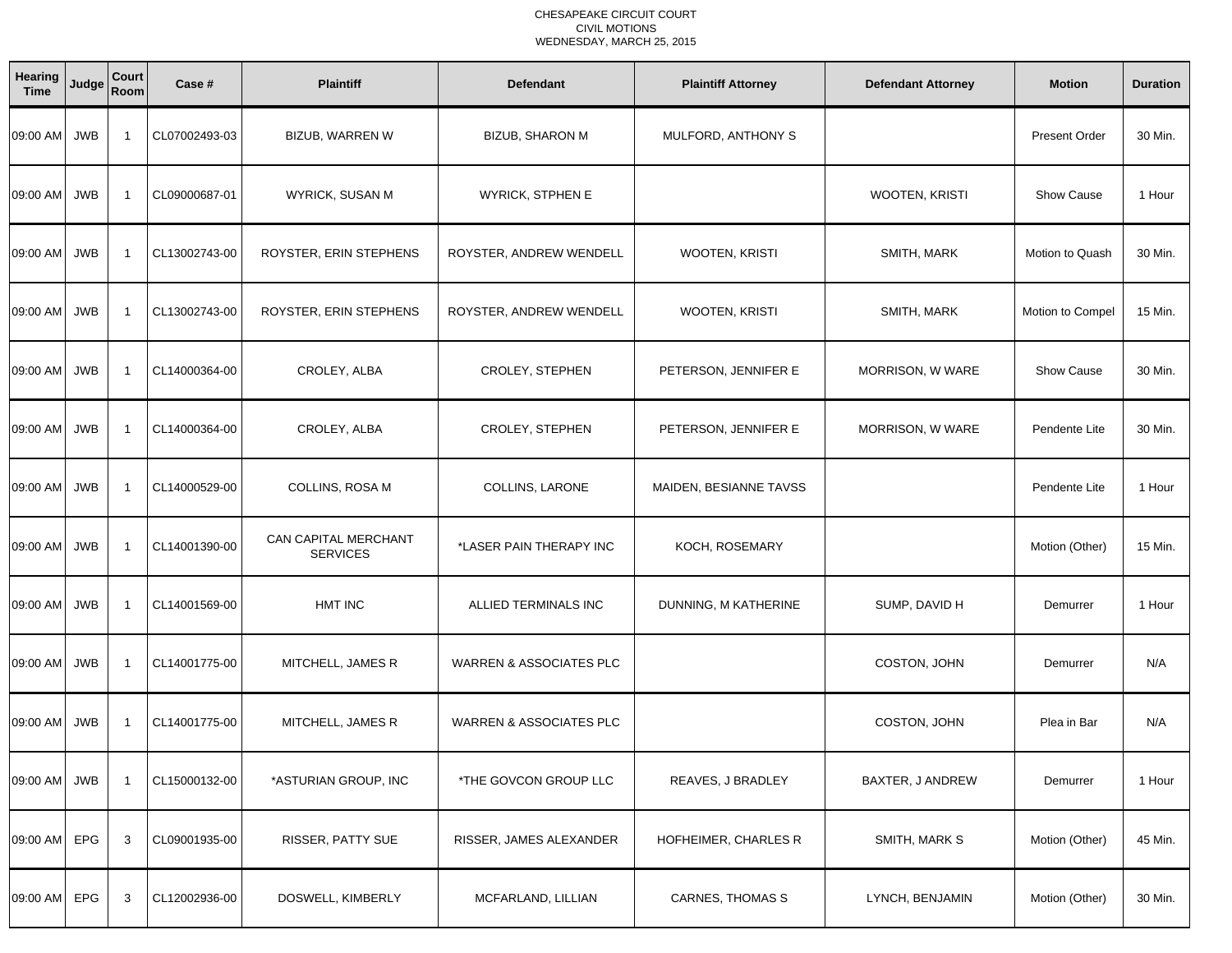| Hearing<br><b>Time</b> | Judge      | Court<br>Room  | Case #        | <b>Plaintiff</b>                                | <b>Defendant</b>                      | <b>Plaintiff Attorney</b> | <b>Defendant Attorney</b> | <b>Motion</b>                     | <b>Duration</b> |
|------------------------|------------|----------------|---------------|-------------------------------------------------|---------------------------------------|---------------------------|---------------------------|-----------------------------------|-----------------|
| 09:00 AM               | <b>EPG</b> | 3              | CL14001009-00 | WYNN, BRANDON WILLIAM                           | WYNN, SHERRIL LEIGH-ANN               | PONTIFEX, EDWARD J; JR    |                           | Final Decree of<br><b>Divorce</b> | 15 Min.         |
| 09:00 AM               | <b>EPG</b> | 3              | CL14002534-00 | YOUNG, LAVENDA LYNN                             | YOUNG, GILBERT GERALD                 | LAINE, HERBERT W          |                           | Motion (Other)                    | 30 Min.         |
| 09:00 AM               | EPG        | 3              | CL14002577-00 | CHESAPEAKE INTEGRATED<br><b>BEHAVIOR</b>        | <b>BROWN, ADRIAN</b>                  | BROWN, LEONARD L; JR      |                           | Appt. Guardian &<br>Conservator   | 45 Min.         |
| 09:00 AM               | EPG        | 3              | CL14002840-00 | <b>CHESAPEAKE INTEGRATED</b><br><b>BEHAVIOR</b> | *GARRIDO, DIEGO                       | BROWN, LEONARD L          |                           | Appt. Guardian &<br>Conservator   | 45 Min.         |
| 09:00 AM               | EPG        | 3              | CL14002875-00 | RALPH, REGINALD M                               | RALPH, MICHELE A                      | TAYLOR, STEVE C           |                           | Final Decree of<br>Divorce        | 15 Min.         |
| 09:00 AM               | EPG        | 3              | CL15000122-00 | WITTHAUS, DESTRY CONRAD                         | <b>WITTHAUS, ALICIA STOWELL</b>       | JANKELL, PETER J          |                           | Pendente Lite                     | 1 Hour          |
| 09:00 AM               | EPG        | 3              | CL15000473-00 | CHESAPEAKE DEPT OF HUMAN<br><b>SRVC</b>         | <b>BATIE, ANNIE</b>                   | <b>BROWN, LEONARD</b>     |                           | Motion (Other)                    | N/A             |
| 09:00 AM               | EPG        | 3              | CL15000474-00 | CHESAPEAKE DEPT OF HUMAN<br><b>SVCS</b>         | RUNNER, PEGGY                         | <b>BROWN, LEONARD</b>     |                           | Motion (Other)                    | N/A             |
| 09:00 AM               | <b>EPG</b> | 3              | CL15000587-00 | CHESAPEAKE DEPT OF HUMAN<br><b>SERV</b>         | *WEEKS, SHEILA                        | BROWN, LEONARD L; JR      |                           | Appt. Guardian &<br>Conservator   | 30 Min.         |
| 09:00 AM               | EPG        | 3              | CJ14-193      | IN RE: JUVENILE APPEAL                          | IN RE: JUVENILE APPEAL                |                           | MORRIS, DIALLO            | Mot. To Compel                    | 30 Min.         |
| 09:00 AM               | <b>TSW</b> | $\overline{4}$ | CL13001484-00 | THOMAS, MARK E                                  | THOMAS, CONNIE M                      | O'BRIEN, WILLIAM H        | PRO SE                    | <b>Show Cause</b>                 | 45 Min.         |
| 09:00 AM TSW           |            | 4              | CL14001550-00 | COOPER, JANICE                                  | *HARVEY LINDSAY AND<br><b>COMPANY</b> | MOODY, ERIC O             | OWINGS, BENJAMIN T        | Plea in Bar                       | 45 Min.         |
| 09:00 AM               | <b>TSW</b> | 4              | CL14001550-00 | COOPER, JANICE                                  | *HARVEY LINDSAY AND<br><b>COMPANY</b> | MOODY, ERIC O             | OWINGS, BENJAMIN T        | Motion to Amend                   | 15 Min.         |
| 09:00 AM               | <b>TSW</b> | 4              | CL14002564-00 | LAWRENCE, BETTY L                               | LAWRENCE, JOHN A                      | WOOTEN, KRISTI A          | SHILLING, ANDREW T        | Pendente Lite                     | 30 Min.         |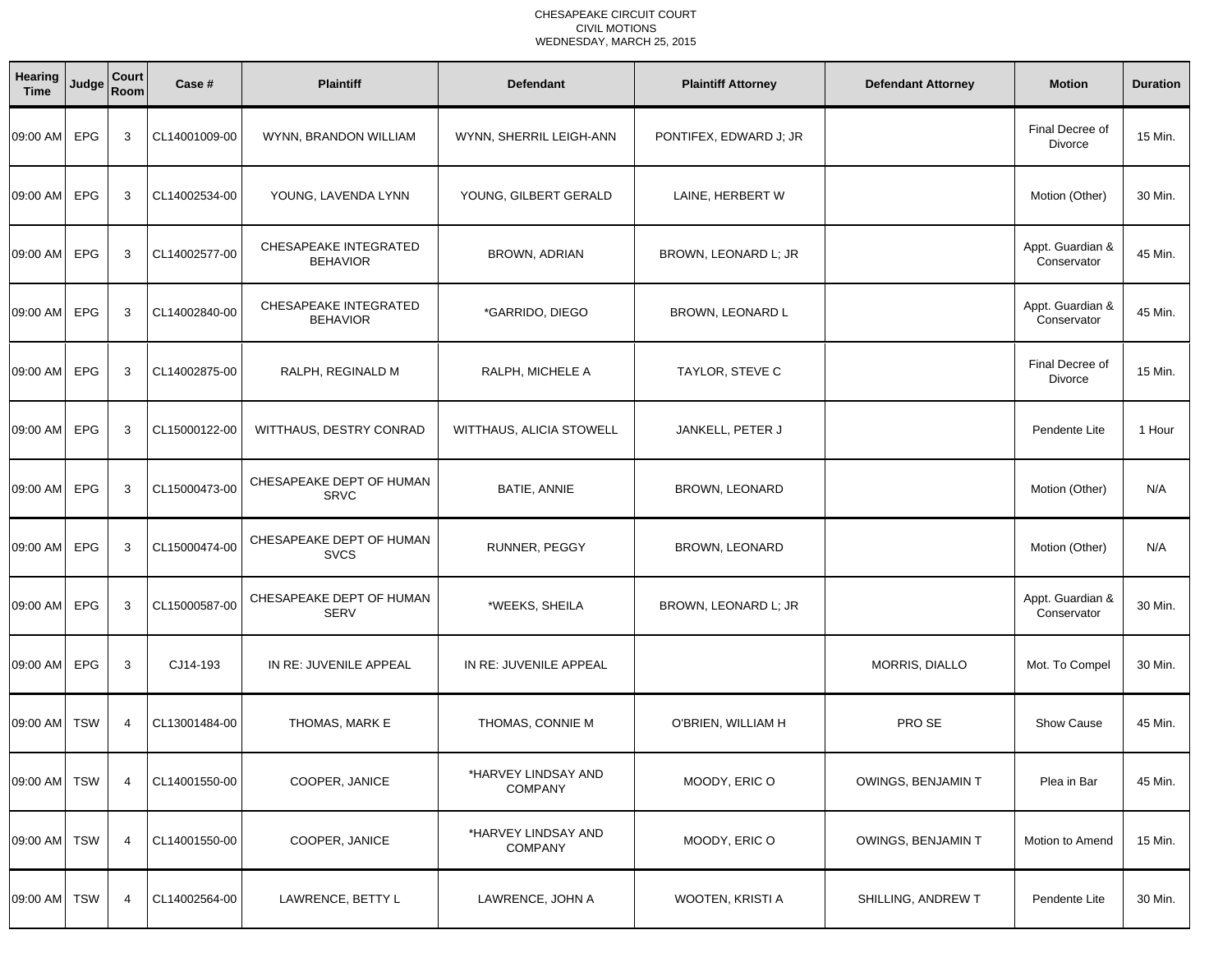| Hearing<br><b>Time</b> | Judge      | Court<br>Room  | Case #        | <b>Plaintiff</b>                  | <b>Defendant</b>               | <b>Plaintiff Attorney</b> | <b>Defendant Attorney</b> | <b>Motion</b>           | <b>Duration</b> |
|------------------------|------------|----------------|---------------|-----------------------------------|--------------------------------|---------------------------|---------------------------|-------------------------|-----------------|
| 09:00 AM TSW           |            | $\overline{4}$ | CL15000202-00 | POWELL, CYNTHIA VIRGINIA          | *MOULTON, CAROL A              | SLAVEN, RONALD D; JR      |                           | Motion (Other)          | 30 Min.         |
| 09:00 AM               | TSW        | $\overline{4}$ | CL15000317-00 | BRADSHAW, BARRETT K; II           | BRADSHAW, LYNN                 | GRIFFIN, J ROGER; JR      | HARDING, DARRELL          | Pendente Lite           | 1 Hour          |
| 09:00 AM               | <b>TSW</b> | 4              | CL15000363-00 | COLON, ANTONIO                    | ARROYO-COLON, DIANA            | BYNUM, KENDALL E          |                           | Pendente Lite           | 30 Min.         |
| 09:00 AM               | <b>TSW</b> | $\overline{4}$ | CL15000482-00 | SCHAFFER, WILLIAM JOSEPH          | SCHAFFER, HOLLY ANN            | MILLER, DANIEL J          |                           | Motion (Other)          | N/A             |
| 09:00 AM               | <b>TSW</b> | 4              | CL15000519-00 | MANLEY, SUSAN ERIKA               | MANLEY, LEIF EDWARD            | WOOTEN, KRISTI A          |                           | Pendente Lite           | N/A             |
| 09:00 AM               | <b>TSW</b> | $\overline{4}$ | CL15000526-00 | MANLEY, LEIF E                    | MANLEY, SUSAN E                | ZEIGLER, BRANDON H        |                           | Pendente Lite           | N/A             |
| 11:00 AM               | TSW        | 4              | <b>CRIM</b>   | RESTITUTION DOCKET                | <b>RESTITUTION DOCKET</b>      |                           |                           |                         |                 |
| 09:00 AM               | <b>BHK</b> | 5              | CL11003061-00 | <b>BAINBRIDGE HOLDINGS LLC</b>    | *BAY BRIDGE ENTERPRISES LLC    | CASEY, BRIAN N            | OAKLEY, DAVID             | <b>Withdraw Counsel</b> | 15 Min.         |
| 09:00 AM               | <b>BHK</b> | 5              | CL13001966-00 | *MCPHERSON, DELORES               | *JAMES B NUTTER & CO INC       | NUTT, ROBERT              | HARTIN, SCOTT C           | Default Judgment        | 1 Hour          |
| 09:00 AM               | <b>BHK</b> | 5              | CL14000206-00 | ELDRIDGE, CHRISTOPHER M           | ELDRIDGE, SURANGKA SUE         |                           | LARSEN, GREGORY S         | Motion to Compel        | 15 Min.         |
| 09:00 AM               | <b>BHK</b> | 5              | CL14001270-00 | GARDUNO, TABITHA ANETTE           | GARDUNO, PATRICK LEE           |                           |                           | Post Trial Motion       | 30 Min.         |
| 09:00 AM               | <b>BHK</b> | 5              | CL14002745-00 | SALAZAR, NANCY ROSE               | SALAZAR, DENNIS D              | MELTON, JAMES B           |                           | Pendente Lite           | 1 Hour          |
| 09:00 AM               | <b>BHK</b> | 5              | CL14002756-00 | FEDERAL DEPOSIT INSURANCE<br>CORP | *BAUSWELL, CONNIE LORETTA      | BLILEY, PAUL S; JR        |                           | Default Judgment        | 30 Min.         |
| 09:00 AM               | <b>BHK</b> | 5              | CL14002825-00 | <b>GRIFFIN, CHRISTOPHER LEE</b>   | <b>GRIFFIN, ASHLEY MARGERT</b> | PRO SE                    |                           | Post Trial Motion       | 15 Min.         |